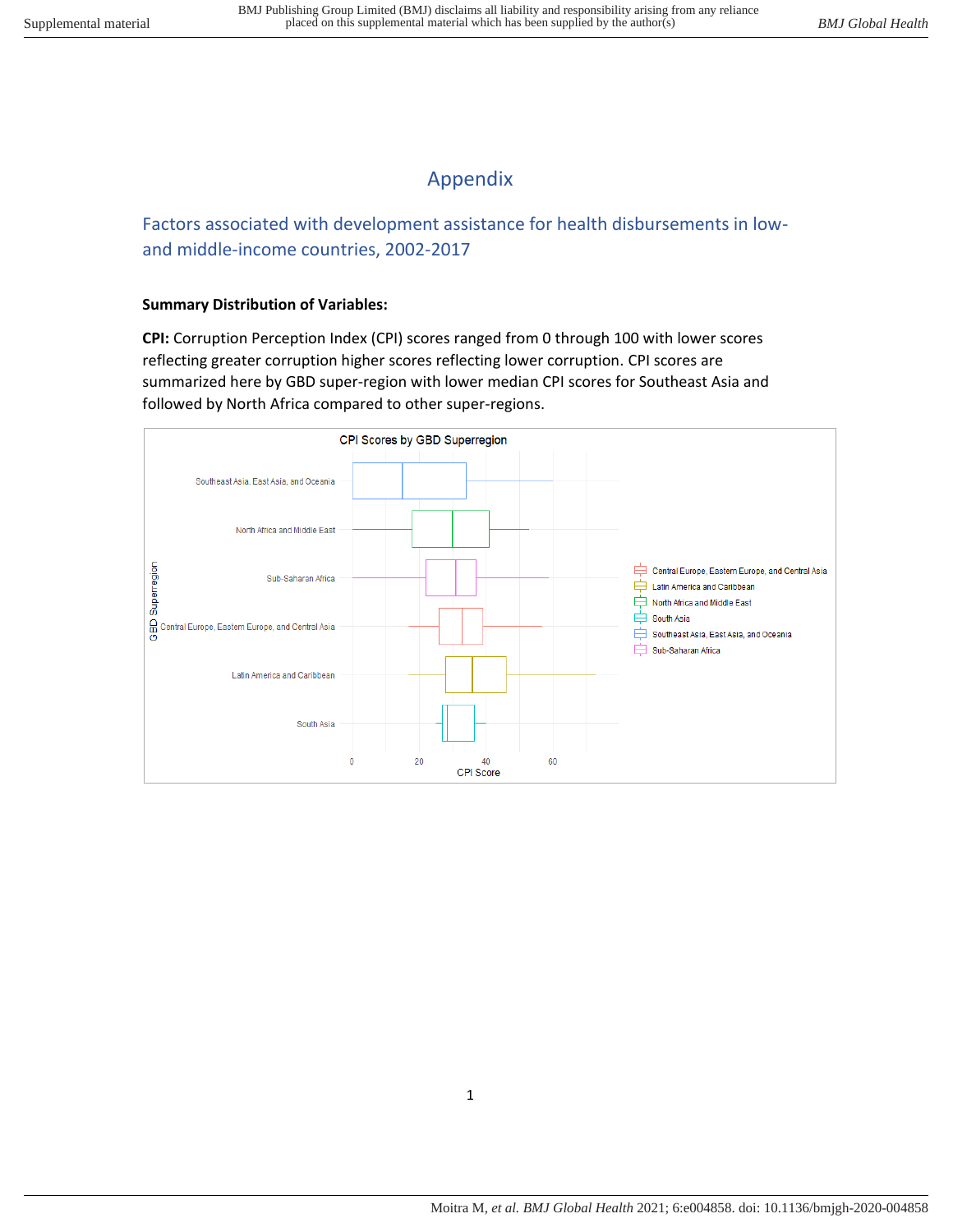**FSI:** Fragile States Index scores ranged from 0 through 120 with higher scores reflecting higher fragility. FSI scores summarized here show higher relative median FSI scores for South Asia, North Africa, Sub-Saharan Africa, followed by the remaining super-regions.



**In-Kind > 15%:** In-Kind or administrative expenses were calculated as a proportion of total DAH. Median proportions of In-Kind DAH were similar for most GBD super-regions – between 10 to 15 percent.

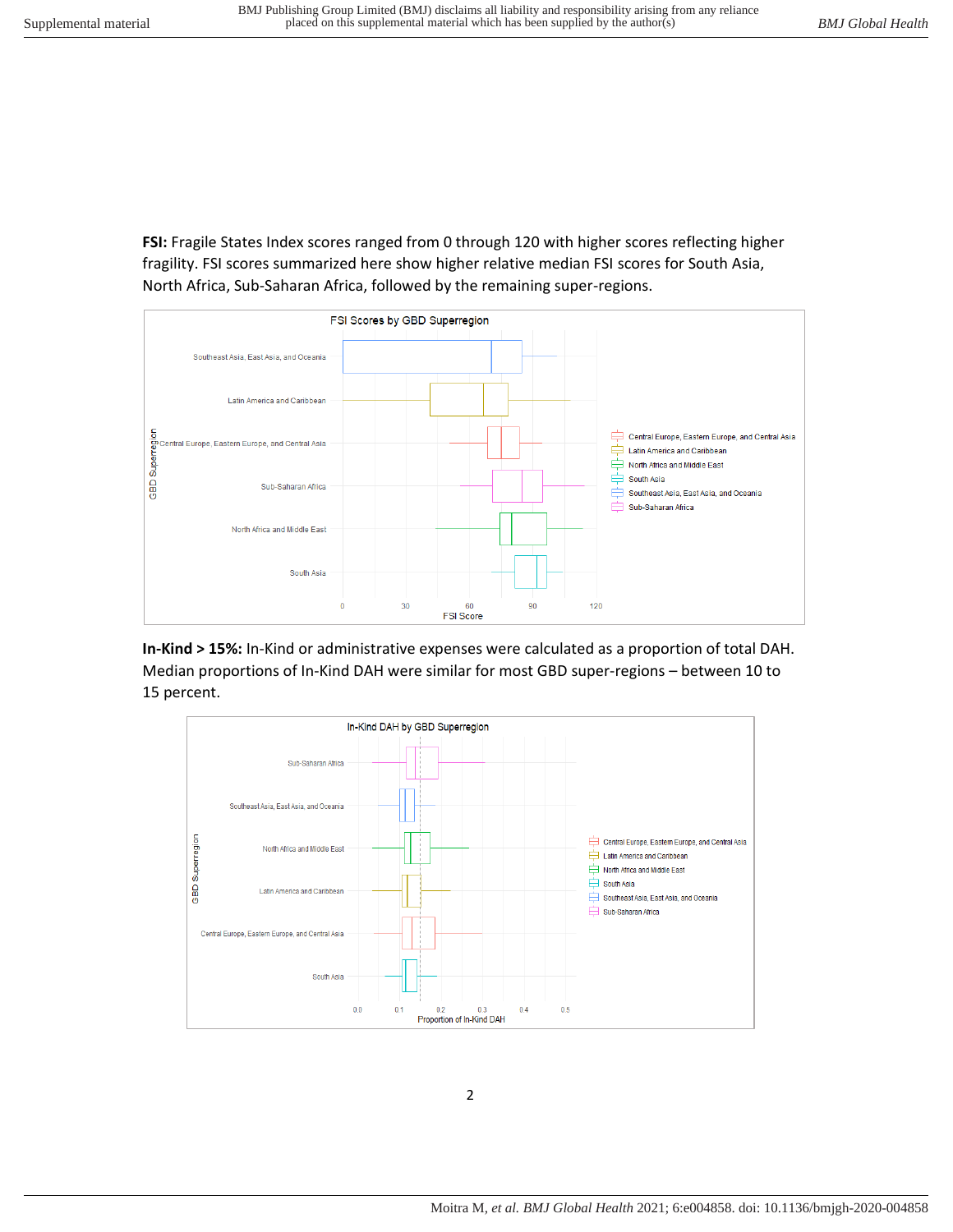**Off-budget > 25%:** Off-budget delivery as a proportion of total expenditure is summarized here by GBD super-region. Off-budget delivery was characteristic of NHA expenditure predominantly for Southeast Asia, South Asia, and Central Europe.



**DAH\_HSS:** The proportion of DAH allocated to health systems strengthening (HSS) is summarized here by GBD super-region. Southeast Asia followed by North Africa accounted for the highest median proportion of HSS DAH.



3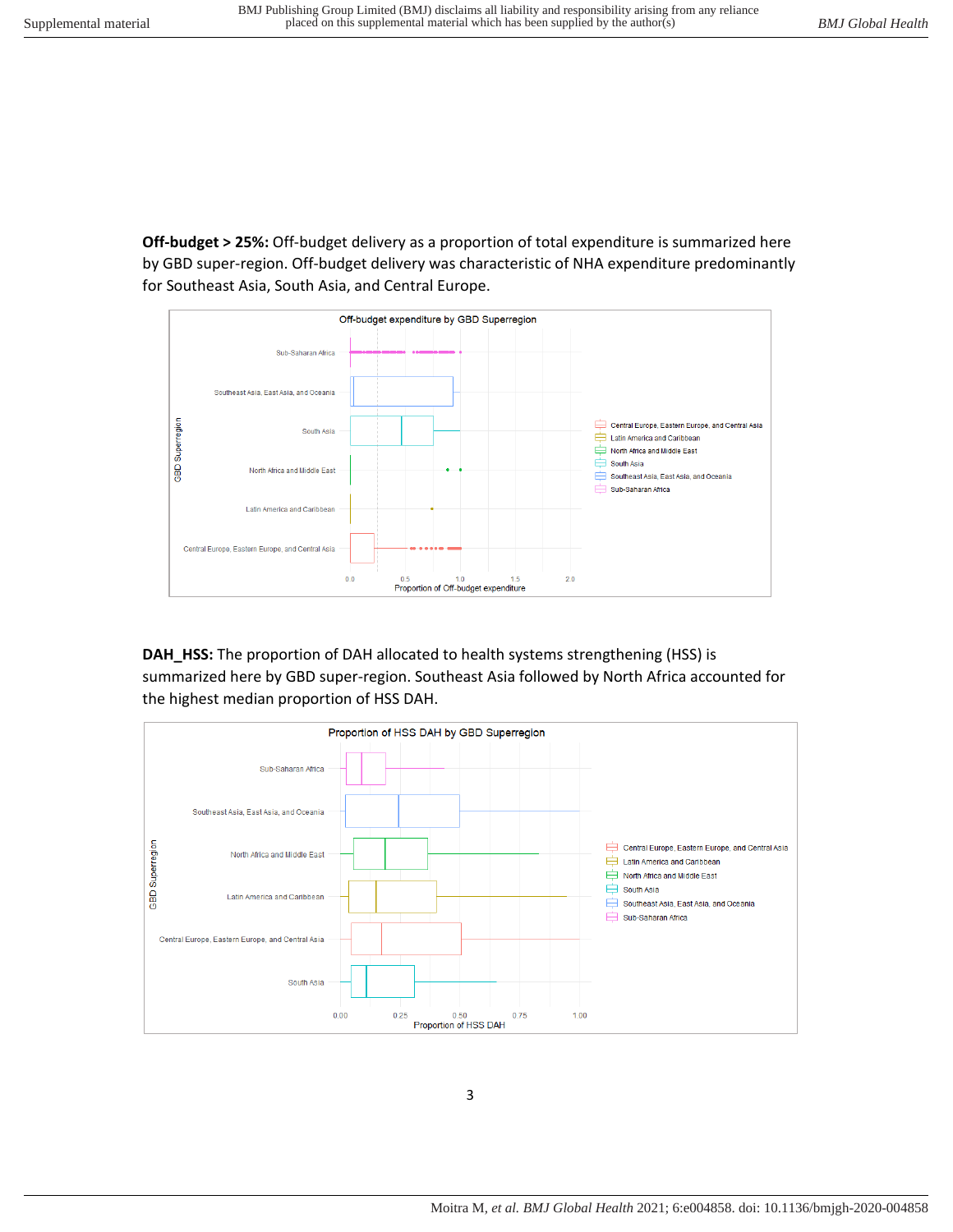**DAH from non-governmental sources:** The proportion of DAH from non-governmental sources is summarized here by GBD super-region. Latin America and Sub-Saharan Africa accounted for the highest median proportion of DAH from non-governmental sources followed by the remaining GBD super-regions.



**GDP:** Gross domestic product per capita in US Dollars was estimated by IHME and summarized here by GBD super-region.

4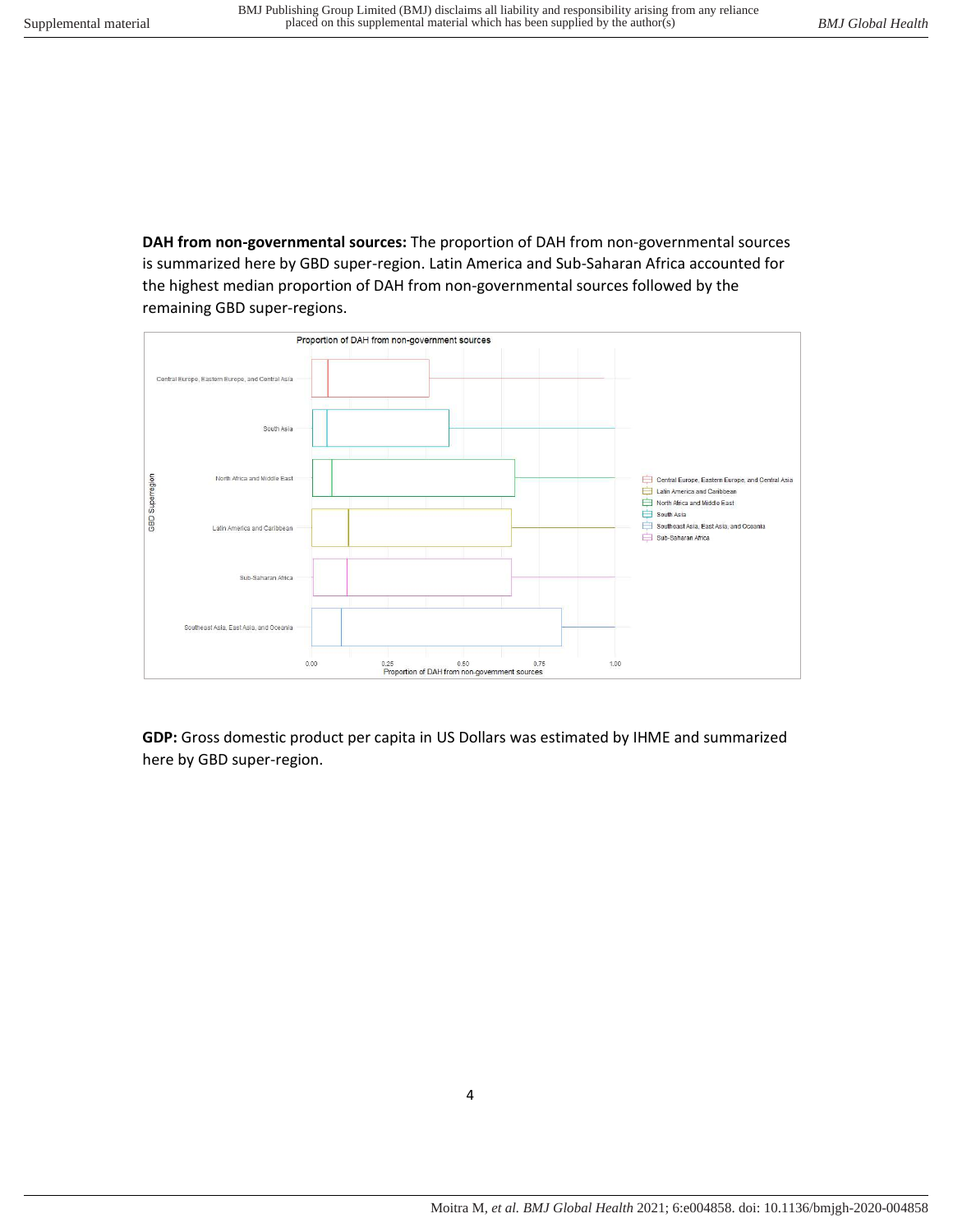

**CRS Disbursement to Commitment:** CRS ratios were calculated as CRS disbursement divided by CRS commitment for each country-year and summarized here by GDB super-region.



**IHME DAH Disbursement to Commitment:** IHME DAH Disbursement to Commitment were calculated and summarized here by super-region.

5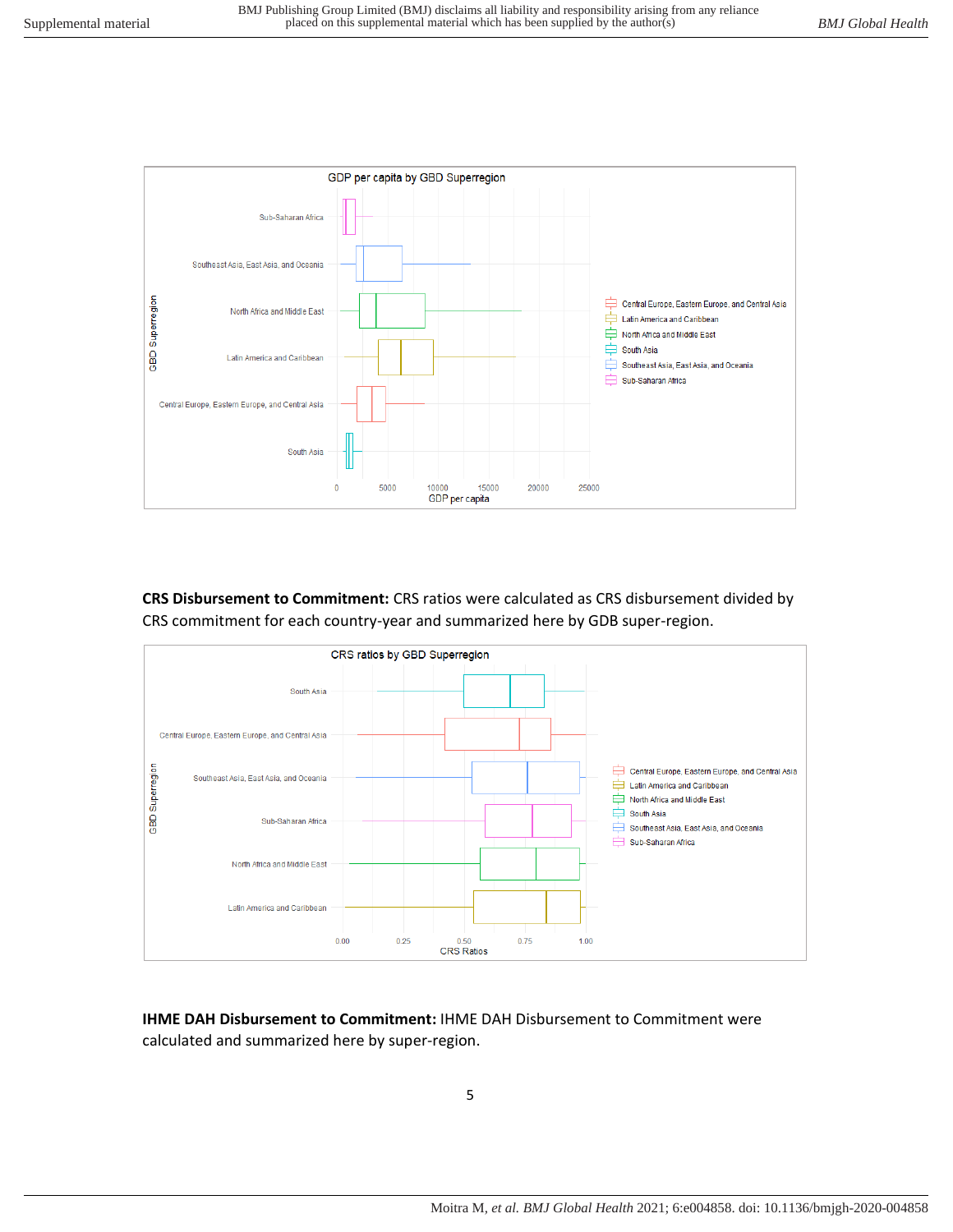

**NHA Expenditure to CRS Commitment:** NHA expenditure to CRS Commitment was calculated to model NHA data and are summarized here by GBD super-region.